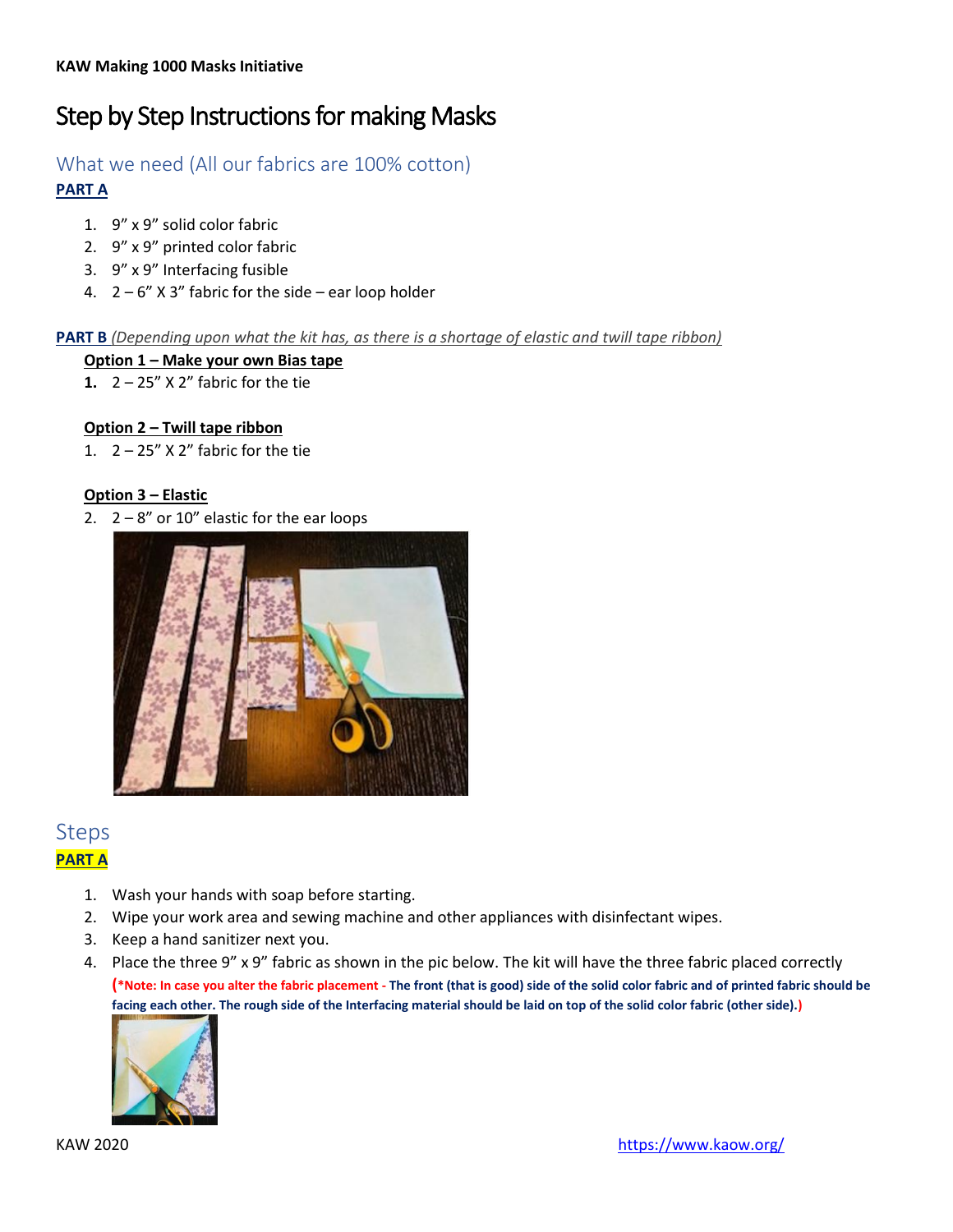#### **KAW Making 1000 Masks Initiative**

5. Iron the three fabric together as shown in the pic below, so that the interfacing gets fused with the solid cloth fabric.

**(\*Note: Do not iron the Interfacing material directly or it would be destroyed in high heat. Interfacing is used to give the stiffness and avoid using the wire around the nose.)**



6. Stitch ¼" seam on two ends as shown in the pic.



7. Next, turn the mask inside out from one of the opening and iron both sides.



8. Make 3 pleats and iron it



9. Sew the pleats on both ends using  $\frac{1}{4}$ " seam.



10. Next is to create the loop holder, attach the 6"x3" fabric with the front end facing down and 2 ends folded and stitch using 1cm seam.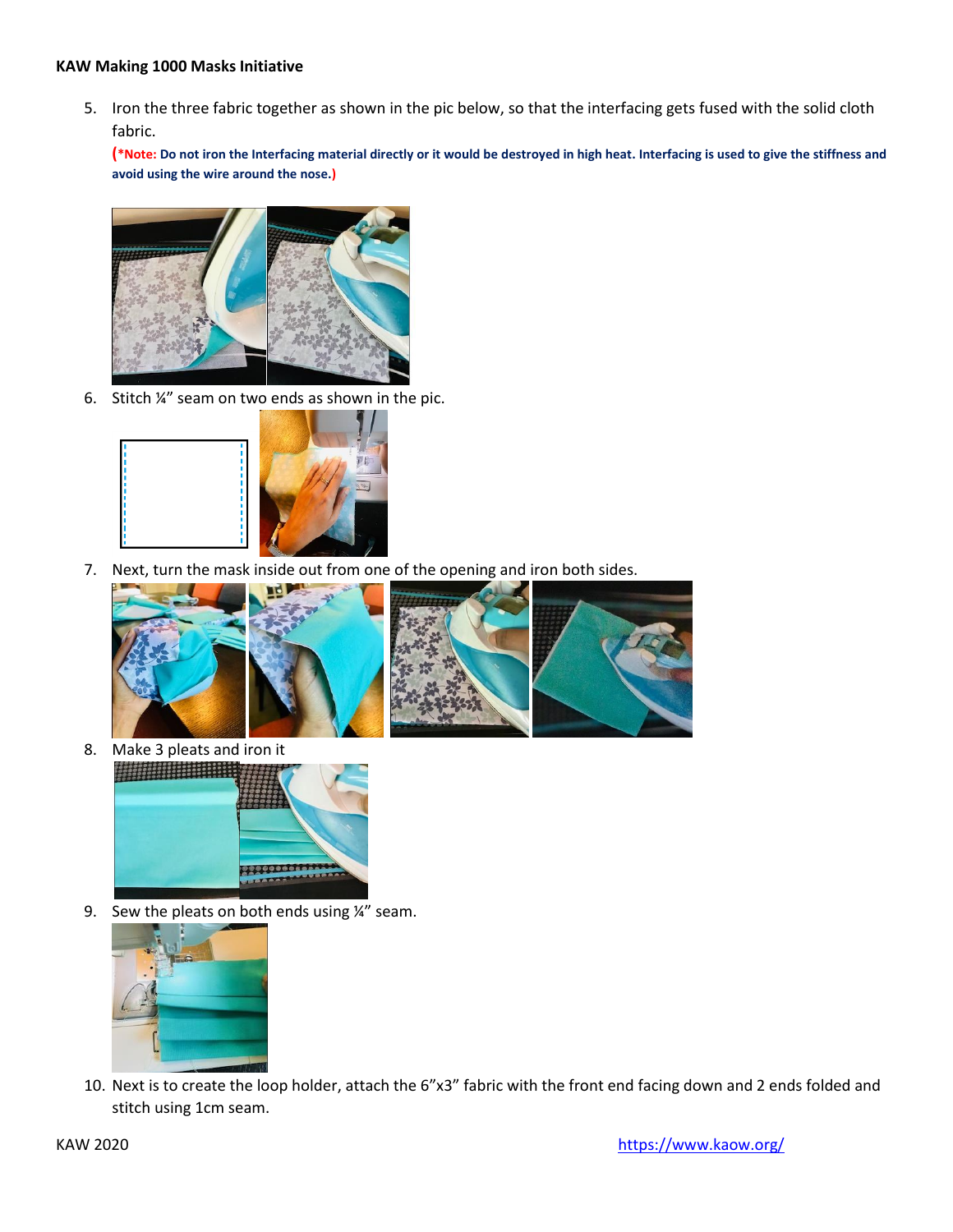

11. Fold the fabric over to the other side as shown below



12. Stich through the folded fabric.



13. Repeat step 10 through 12 to do the same on the other side.



14. You can either insert the Elastic loop or create straps through.





KAW 2020 <https://www.kaow.org/>